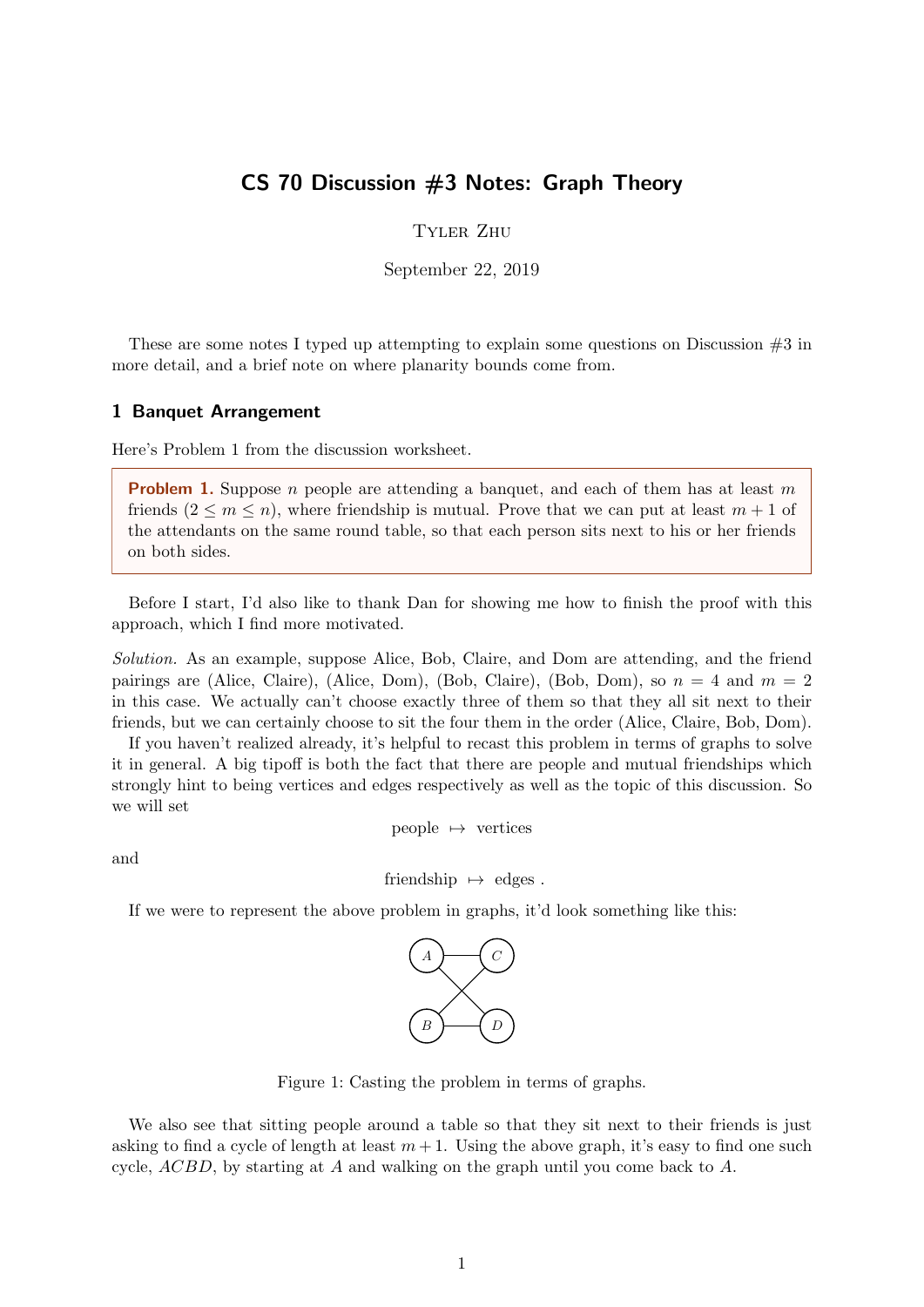So that's the easy part of the problem. Now let's see how we would create such a cycle. Naively, we might start at an arbitrary vertex, say  $v_0$ , and try to walk along this graph. We know  $v_0$  has at least m neighbors, so let's visit one of them,  $v_1$ .

Now  $v_1$  also has at least m neighbors, but we've already been to one of them,  $v_0$ , so it really only has  $m-1$  unvisited neighbors, so let's visit one of them,  $v_2$ . We can keep repeating this process of visiting unvisited neighbors until we're out of new neighbors to get a path

$$
P=v_0v_1\ldots v_l.
$$

One thing we should note is that in the worst case, the number of unvisited neighbors for each  $v_i$  is at least  $m - i$ , which is if all of the *i* vertices already in the path are neighbors of  $v_i$ . So  $l \geq m$ , or else we would still have neighbors we could visit.

All that's left for us now is to get a cycle from this path. Since we're stuck when we reach  $v_l$ , all of its neighbors must be in P. So let's make a new path starting at  $v_l$  by backpedaling from  $v_l$  until we reach the last neighbor of  $v_l$  in  $P$ , say  $v_k$ . Now we have a path

$$
P' = v_l v_{l-1} \dots v_k
$$

where P' is also at least  $m + 1$  since  $v_l$  and all of its neighbors are in the path. But  $v_k$  is neighbors with  $v_l$ , so this is also a cycle, and we're done.  $\Box$ 

We used the principle of trying things until we get stuck, and trying to fix things until we're free. You'll find that this often works surprisingly well.

The official solution is quite slick as well, but less motivated. It considers the longest path in the graph, and constructs the cycle from that. This is an example of the Extremal Principle, where one looks at either the largest or the smallest object satisfying some property.

*Official Solution.* Let  $P = v_0v_1 \ldots v_l$  be a longest path in the graph. Such a path exists because the length of paths is bounded above by n. All neighbors of  $v_0$  must be in P, since otherwise P can be extended to be even longer by appending this edge at the beginning of path P. Let  $k$ be the maximum index of neighbors of  $v_0$  along P. Since  $v_0$  has at least m neighbors, we must have  $k \geq m$ . Then  $v_0v_1 \ldots v_kv_0$  gives us the desired cycle.  $\Box$ 

Here's a cute example of the Extremal Principle applied in another setting. Before you read on, think about it for a few minutes.

**Problem 2.** There are *n* students standing in a field such that the distance between each pair is distinct. Each student is holding a ball, and when the teacher blows a whistle, each student throws their ball to the nearest student. Prove that there is a pair of students that throw their balls to each other.

Proof. Consider the two students closest to each other. Since they are each other's nearest student, they must throw their balls to each other.  $\Box$ 

Try this one for another extremal flavored graph problem. How would you do it without looking at the extreme cases?

**Exercise 1.1.** Show that every tree G contians at least two leaves, or vertices of degree 1.

#### 2 Induction on Edges and Vertices

Problem 2 from the discussion also gave people some trouble, so I'll try to explain it some more in depth. Here is the problem, paraphrased.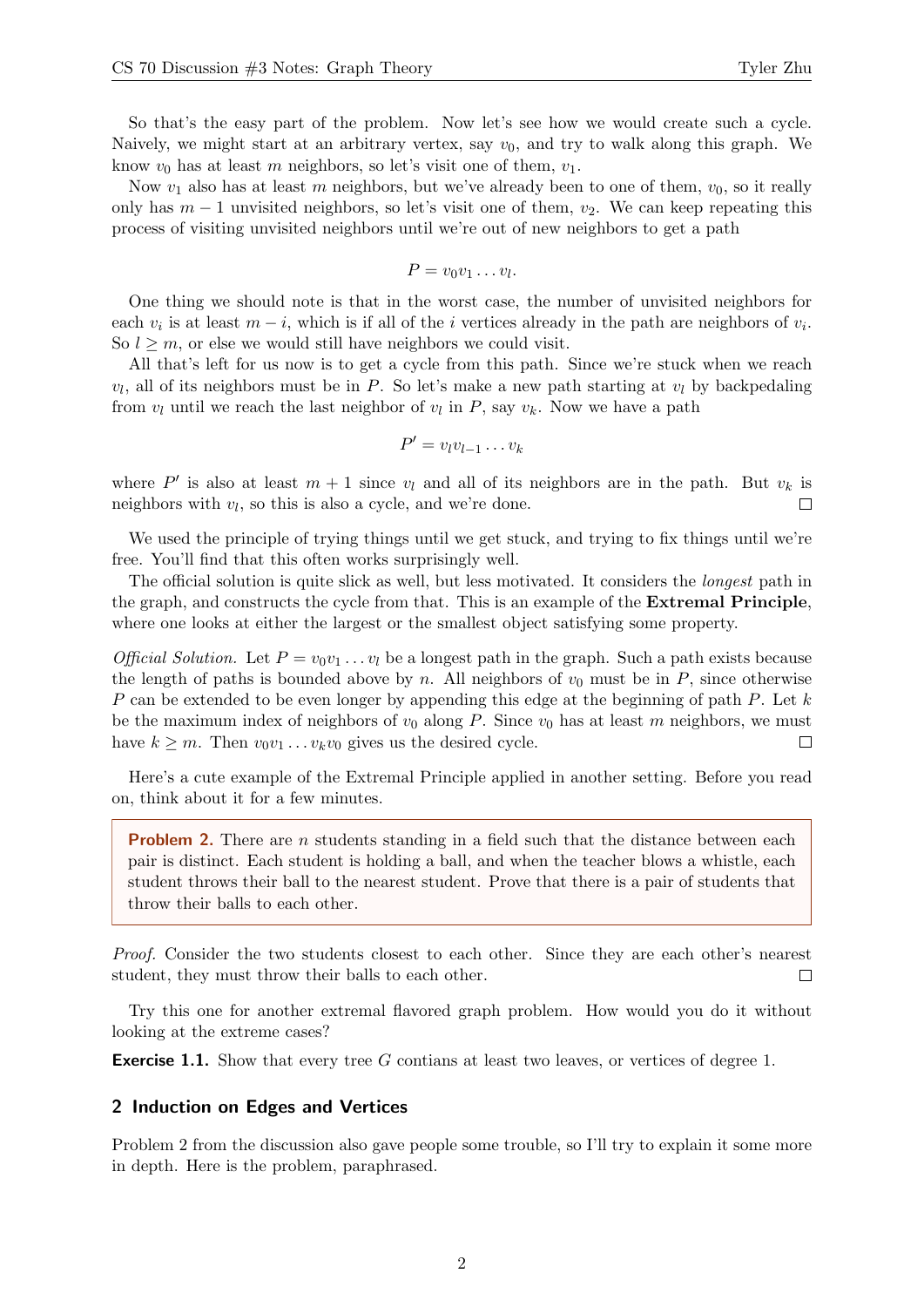**Problem 3.** An edge coloring of a graph is an assignment of colors to edges in a graph where any two edges incident to the same vertex have different colors.

- (a) Prove that any graph with maximum degree  $d \geq 1$  can be edge colored with  $2d 1$ colors.
- (b) Show that any tree with maximum degree  $d \geq 1$  can be edge colored with d colors.

The solution is to use induction on the number of edges in the first question, and induction on the number of vertices in the second. I'm not going to re-explain the solution (you can find it online) but I'll try to explain why it's fine to induct this way.

Imagine if I had the following problem:

Question. Prove that any graph with maximum degree 4 can be edge colored with 7 colors.

Now induction, especially on the number of edges, seems like a viable approach. We're proving some statement about all graphs, so let's assume its true for a graph with  $m$  edges and prove it for one with  $m + 1$  edges (both with max degree 4). What about this problem:

**Question.** Prove that any graph with maximum degree 10 can be edge colored with 19 colors.

See what I'm getting at? Just because we have a variable  $d$  in our original statement doesn't mean we need to induct over  $d$ . We can treat  $d$  as a constant and show the statement is true for all graphs given a specific d, which then shows the statement is true for all  $d$ .

Another analogy: we don't need to induct over our variable d much like how the number of vertices and edges are also variables, but we don't need to induct over both.

### 3 Planarity Bounds

Recall that for any planar, connected graph  $G$ , if G has V vertices, E edges, and F faces, Euler's formula tells us that

$$
V - E + F = 2.
$$

<span id="page-2-0"></span>We can derive many useful bounds using this formula that involve only two of the three quantities, which is helpful especially for showing that certain graphs are nonplanar. Usually we omit faces since those are tricky to quantify, so let's try to compare the number of faces to the number of edges.



Figure 2: An example planar graph  $G_1$  with its three faces marked.

Let's look at the graph  $G_1$  shown in Figure [2.](#page-2-0) Notice that every edge is a part of exactly two faces. So we can count the number of edges also by looking at how many edges border each face. Let  $|F_i|$  denote the number of edges that border the face  $F_i$ . Then,

$$
2E = |F_1| + |F_2| + |F_3|
$$
  
= 4 + 3 + 5  

$$
\ge 3 + 3 + 3
$$
  
= 3F